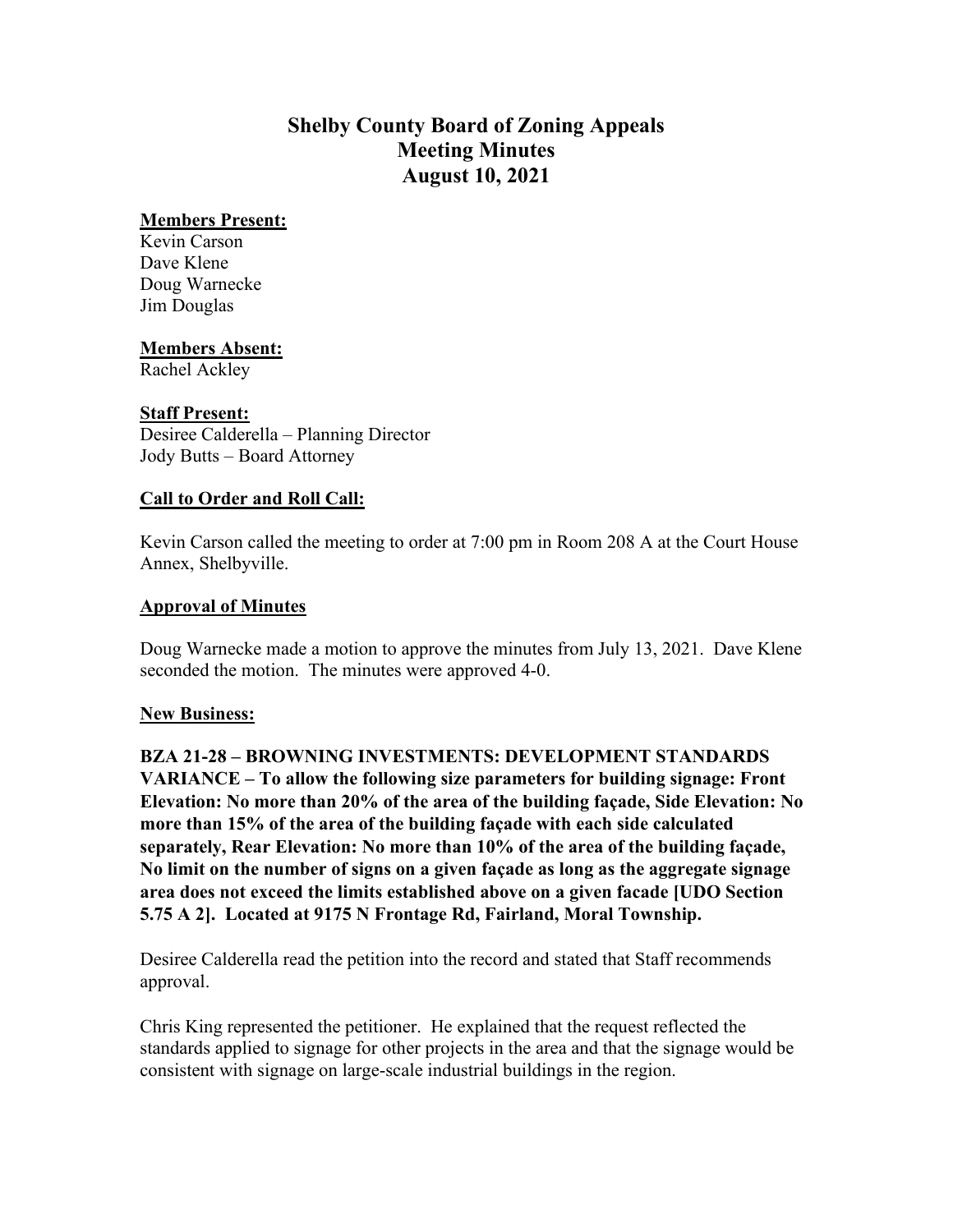Matt Brauer and Terry Hebert with Browning Investments were also present.

The Board opened the hearing for public comment. There was none. The Board closed the public comment portion of the hearing.

Doug Warnecke made a motion to vote on the petition and Dave Klene seconded the motion. The petition was **APPROVED 4-0**.

The Board adopted the following findings of fact:

- 1. The approval will not be injurious to the public health, safety, and general welfare of the community.
- 2. The use and value of the area adjacent to the property included in the variance will not be affected in a substantially adverse manner.
- 3. The strict application of the terms of the Shelby County Unified Development Ordinance will result in a practical difficulty in the use of the property.

# **BZA 21-25 – FAITH BAPTIST CHURCH: DEVELOPMENT STANDARDS VARIANCE – To delay paving of a church parking lot for two years after completion of the project [UDO Section 5.60 A]. Located at 2795 E US 52, Morristown, Hanover Township.**

Desiree Calderella read the petition into the record and stated that Staff recommends denial.

Wayne Scott, pastor for Faith Baptist Church, explained that the church would prefer to not acquire a loan to fund paving of the parking lot.

The Board opened the hearing for public comment. There was none. The Board closed the public comment portion of the hearing.

Q: Doug Warnecke – Did you include paving in your budget for the project?

A: Wayne Scott – Yes, however the price of materials has increased.

Q: Jim Douglas – Would you agree to apply a dust suppressant to the parking lot? A: Wayne Scott – Yes.

Q: Dave Klene – Do you expect the majority of traffic on Sunday? A: Wayne Scott – Yes.

Q: Doug Warnecke – Would you agree to a one-year delay? A: Wayne Scott – Yes, but a two-year delay would provide more than enough time to save the money.

Jim Douglas made a motion to vote on the petition with a stipulation and Dave Klene seconded the motion. The petition was **APPROVED 4-0** with a **stipulation**: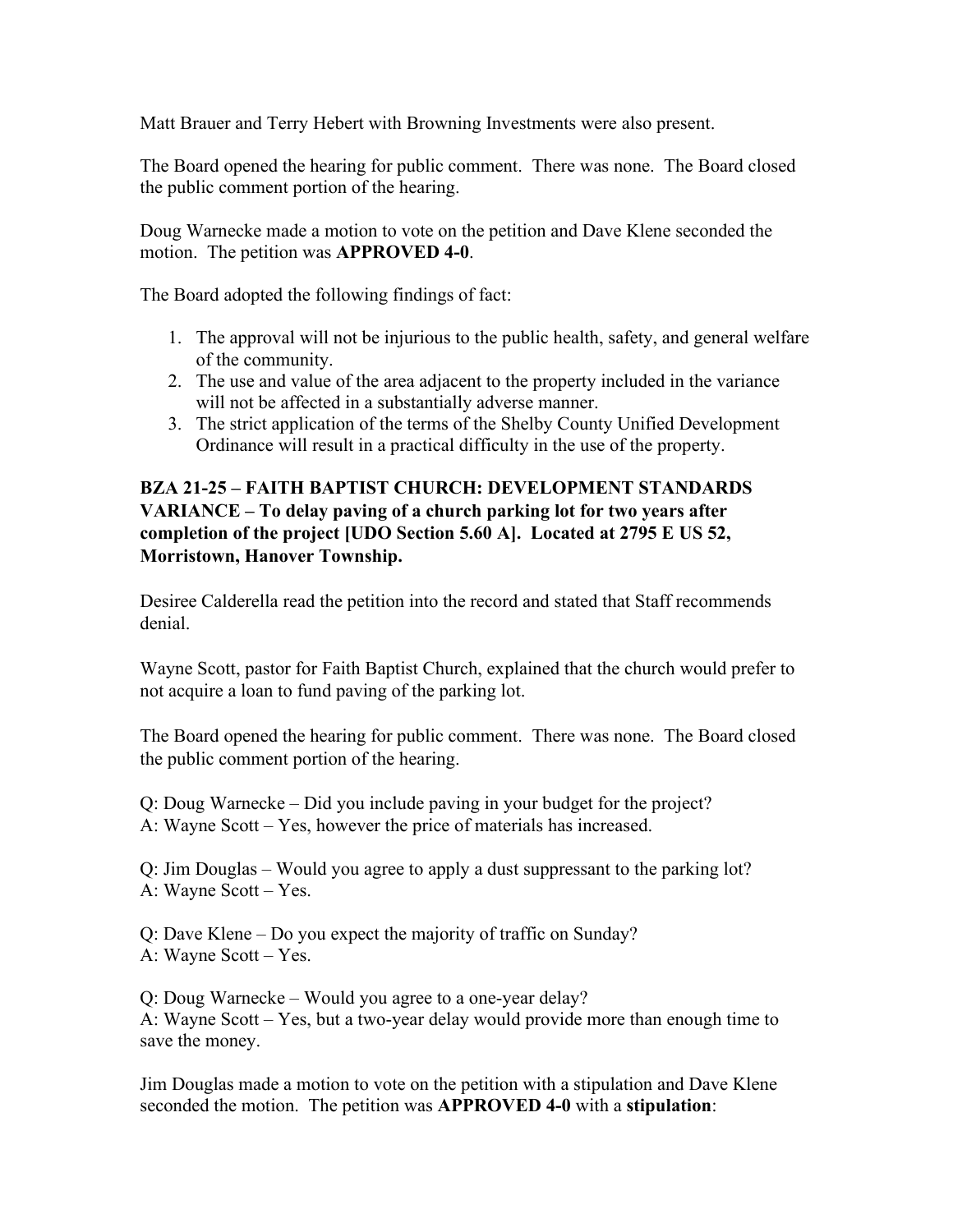### **1. A dust suppressant shall be applied to the parking lot one time per year.**

The Board adopted the following findings of fact:

- 1. The approval will not be injurious to the public health, safety, and general welfare of the community.
- 2. The use and value of the area adjacent to the property included in the variance will not be affected in a substantially adverse manner.
- 3. The strict application of the terms of the Shelby County Unified Development Ordinance will result in a practical difficulty in the use of the property.

### **Old Business**

**BZA 21-24 – CHARLES WILLIAMS & KAYLEIGH KEENER: USE & DEVELOPMENT STANDARDS VARIANCES – To allow for an event venue in the RE (Residential Estate) District [UDO Section 2.11]. Also, to allow for two primary structures [UDO Section 2.12], grass parking area [UDO Section 5.60 A], and a small commercial sign [UDO Section 5.73]. Located at 3615 W 1200 N, New Palestine, Moral Township.**

Desiree Calderella read the petition into the record and stated that Staff recommends approval with stipulations.

Kayleigh Keener asked to modify stipulation #6 to state: Devices used to project sound outdoors shall be operated for no longer than two (2) hours per day and operated no later than 8 PM. She stated that outdoor noise would include light background noise for ceremonies and would not include a DJ.

She stated that the maximum capacity would be approximately 200 guests, however this capacity could change pending a capacity determination by the Fire Marshal. She stated surveys indicated an average attendance of 130 people for this type of venue.

She stated traffic would fluctuate, typically with few trips before 2PM, the most trips between 2PM and 4PM, and intermittently exiting the property between 7PM and 11PM. She stated most events would occur on Saturdays.

She explained that the surrounding area includes three successful event barns. Two of these barns have sold out for the 2022 season, one has 50% availability.

The Board opened the hearing for public comment.

Kathy Collins, who owns property at 1938 W 600 S, New Palestine, expressed concerns about headlights from vehicles exiting the venue posing a nuisance to properties on the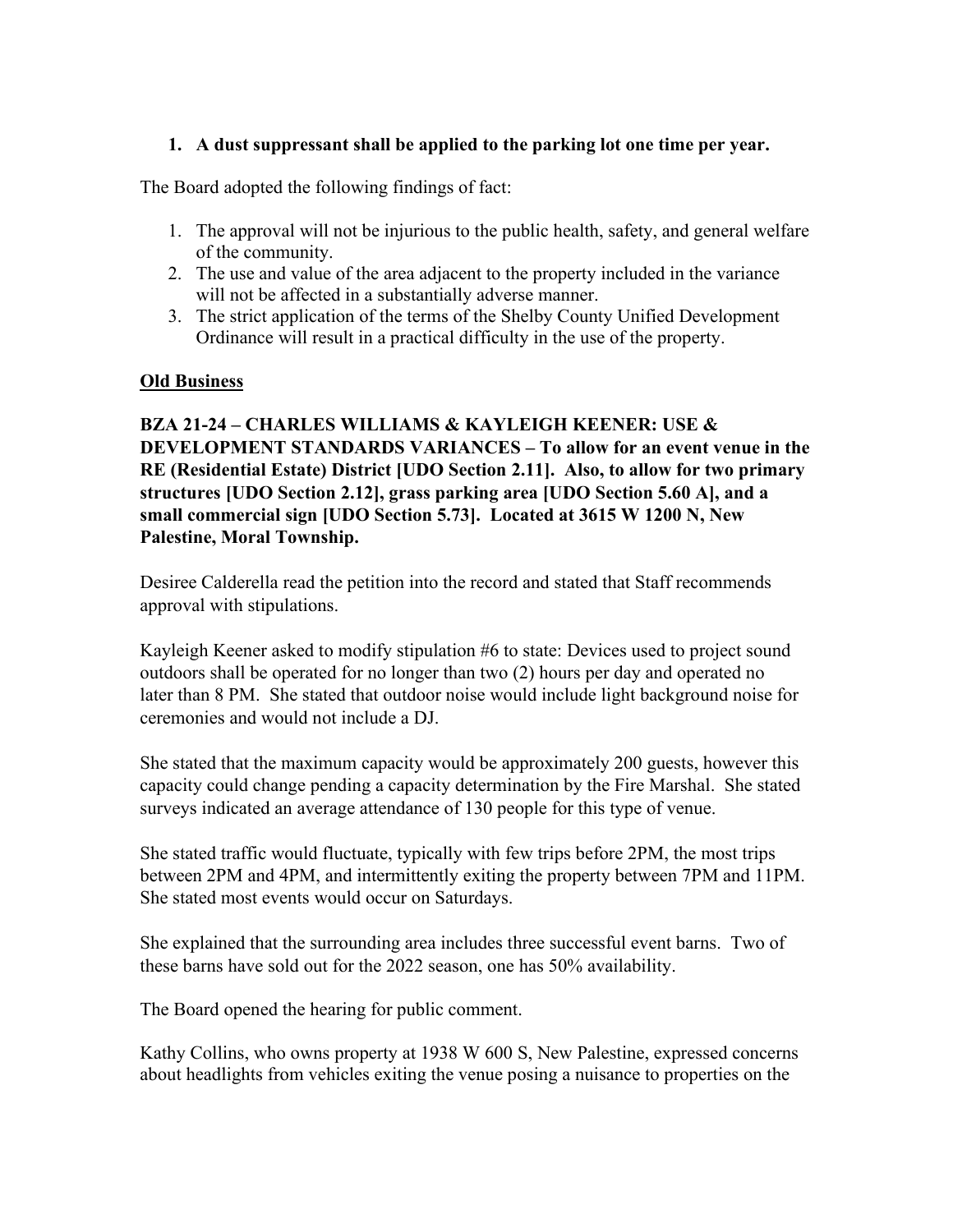north side of the road, traffic safety, noise, and the service of alcohol. She asked questions regarding the ownership of the property and days of operation.

Todd Spegal, who farms the adjacent property to the west, expressed concerns about potential conflicts between agricultural and commercial uses.

Matt LeMasters explained that he farms property adjoining an existing event venue and has had conflicts with the owner of the event venue.

Paul Marsh, whose family owns land immediately west of the property, expressed concerns about potential conflicts between agricultural and commercial uses. He explained that his research showed that the area did not lack event venues or available dates to rent these venues. He explained that the barn also exceeds the size of barns at these other venues, therefore could hold a larger number of people. He stated that all adjacent neighbors are unhappy about the project.

Cindy Bundy, who owns property at 2282 W 600 S, New Palestine, expressed concerns with noise, traffic, service of alcohol, and property values.

Tim Renshaw, who owns property at 2256 W 600 S, New Palestine, asked who owned the subject property.

Larry Ellis, who owns property at 2524 W 600 S, New Palestine, confirmed that most of the Board members had viewed the site and had knowledge of the petition in opposition to the variance signed by the neighbors (see case file). He referenced the Comprehensive Plan and explained that the event venue would conflict with the Plan's agricultural land use recommendation. He explained that he expected to live near agricultural uses when moving to his property but did not expect to live near commercial uses. He provided an overview of the concerns listed in the petition in opposition to the variance signed by the neighbors. He expressed concerns with potential toxic drainage from the property flowing toward the homes on the north side of the road and the narrow road and driveway impacting traffic safety. He explained that he had had conversations with Taylor Williams and had suggested increasing the setback from the road for all event venue activities to 380-feet, restricting parking to the rear of the property, and installing an entrance at the west side of the property across from a vacated easement to limit headlights from impact the homes on the north side of the road.

Gabriella Hunter, who owns property at 2548 W 600 S, New Palestine, explained that the event venue would conflict with the rural character of the area and that she is opposed to an event venue that can operate every day of the week.

The Board closed the public comment portion of the hearing.

Taylor Williams stated that sale of the property is pending. He stated they plan to add another driveway. He explained that the 540-foot setback of the barn from the road, insulation of the barn, and planned landscaping would help reduce the impact of noise.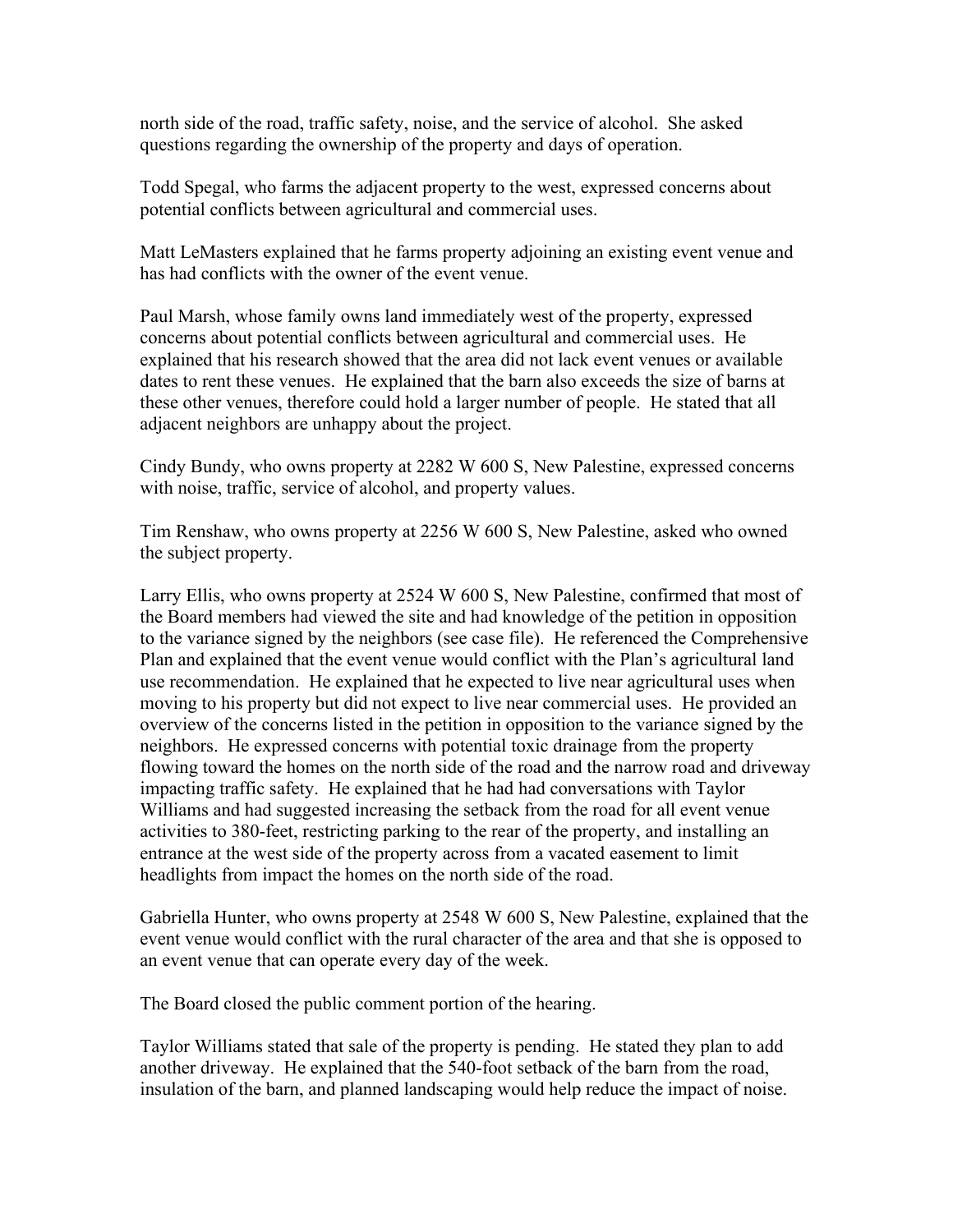He stated that only companies with an alcohol service license would provide alcohol. He explained that two events would cover operation costs and that they also planned to reside at the property. He explained that the barn would include areas not designated as event space, therefore the barn would have a similar capacity limit as nearby event venues utilizing smaller barns. He stated that the planned property improvements would not decrease the value of surrounding properties. He explained that new development in the area has already increase traffic. He indicated that the rear yard should have enough area to accommodate parking but factors such as the septic system could place limitations on parking in the rear yard. He indicated that they would not ask surrounding farmers to alter farming practices to accommodate the event venue.

Q: Dave Klene – Would you ask a farmer to not farm due to an event? A: Kayleigh Keener – No, and we would inform clients that farming activities may occur on adjoining properties prior to scheduling an event.

Q: Kevin Carson – Would you agree to limit events to 200 people? A: Kayleigh Keener – Yes.

Doug Warnecke indicated that the nature of the business and farming activities do conflict, that traffic would be staggard, and that long-term neighbors would have concern with a change in use of the property, regardless of the intensity of the use.

Q: Kevin Carson – Would you agree to add another entrance at the west side of the property? A: Taylor Williams – Yes.

Q: Jim Douglas – Would you purchase the property if the Board denies the variance? A: Taylor Williams – Unsure.

The Board agreed to vote of the petition with an amendment to Staff's recommended stipulations. The amendment included:

- Amendment to Stipulation #6 to state: Devices used to project sound outdoors shall be operated for no longer than two (2) hours per day and operated no later than 8PM
- Addition of Stipulation #10: Events shall be limited to 200 people.
- Addition of Stipulation #11: A driveway shall be added to the west side of the property. The driveway shall be paved a minimum of 25-feet from the center of W 1200 N.

Doug Warnecke made a motion to vote on the petition with stipulations. Dave Klene seconded the motion. Doug Warnecke & Dave Klene voted to approve the petition with stipulations and Kevin Carson & Jim Douglas voted to deny the petition. The petition was automatically **CONTINUED** due to lack of majority vote.

### **Discussion**